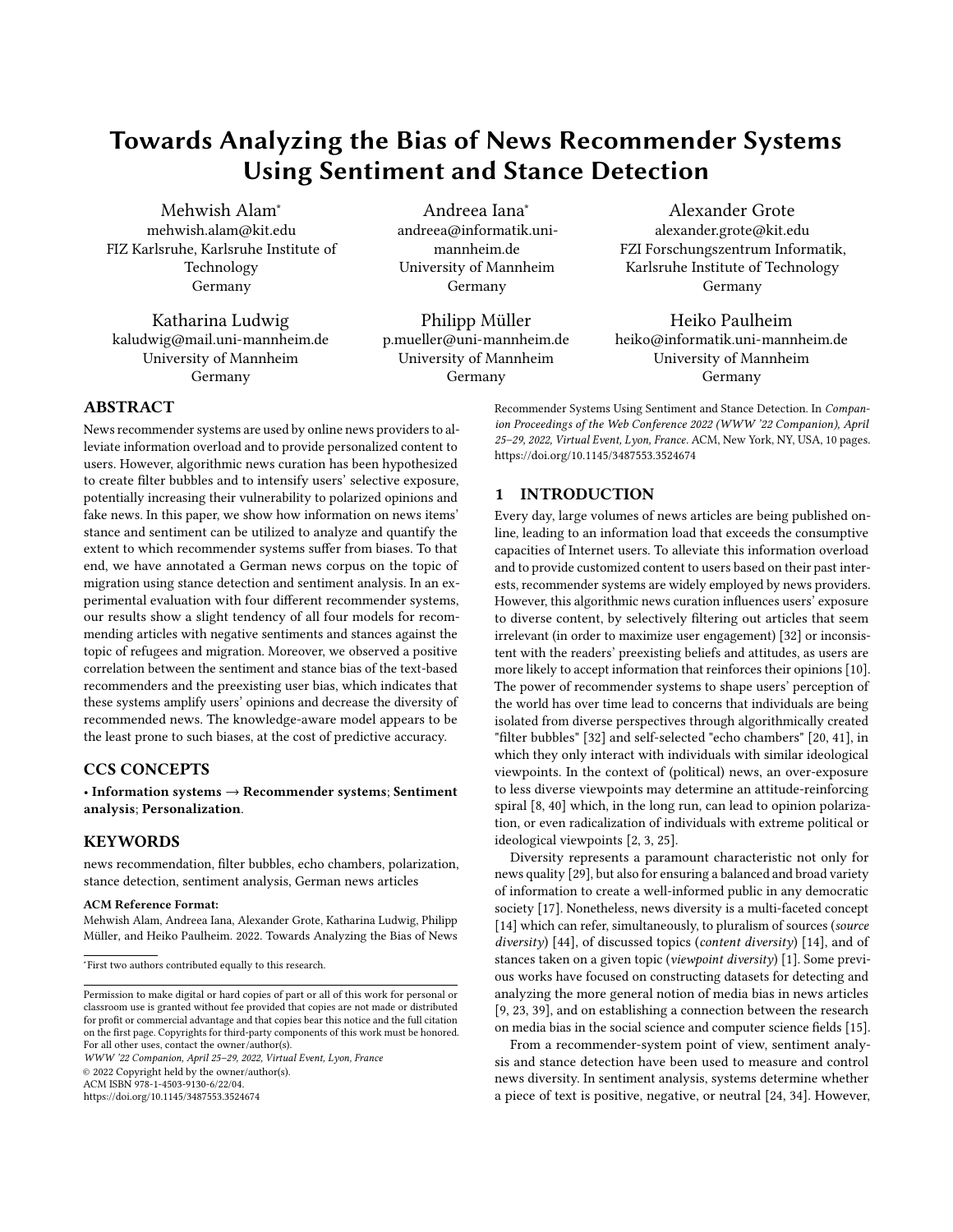in stance detection, systems are to determine an article's or author's viewpoints towards a given target issue, which may not even be explicitly mentioned in the text [\[22,](#page-8-17) [36\]](#page-8-18). Stance and sentiment annotations can be used to identify whether news recommender systems intensify selective exposure and increase users' vulnerability to polarized opinions and fake news. At the same time, stance and sentiment labels can constitute cues for controlling the level of polarization in personalized recommender systems, and for generating suggestions with more diverse sentiment orientations and viewpoints.

In this paper, we use sentiment and stance annotations to analyze whether different kinds of recommender systems suffer from an underlying bias towards a certain sentiment or viewpoint, and whether this decreases diversity of recommendations and intensifies users' selective exposure [\[33\]](#page-8-19). To this end, we use transfer learning to annotate GeNeG, a dataset of German news articles, with sentiment scores and stance labels. These annotations are then used to examine the results of four recommender systems with regards to the sentiment and stances identified in the suggested articles, as well as those from the user's reading history.

The rest of the paper is structured as follows. Firstly, we discuss related work on stance detection in various languages (Section [2\)](#page-1-0). Secondly, we introduce GeNeG and describe its curation and annotation process (Section [3\)](#page-2-0). Thirdly, in Section [4](#page-3-0) we evaluate a set of news recommender systems, and examine their sentiment and stance bias. We conclude with a discussion of the findings and an outlook of the next steps planned for this study in Section [5.](#page-7-3)

## <span id="page-1-0"></span>2 RELATED WORK

In the following, various studies are discussed which take into account the creation of datasets for stance detection in different languages since the multilinguality aspect of stance detection is fairly understudied. We then more particularly focus on the multilinguality aspect in stance detection. For an exhaustive survey on techniques for stance detection please refer to [\[22\]](#page-8-17). In the current study, we do not discuss knowledge-aware news recommender systems, however, for more details on knowledge-aware news recommender systems please refer to [\[18\]](#page-8-20).

#### 2.1 Existing Datasets for Stance Detection

STANDER [\[6\]](#page-8-21) is a dataset for stance detection and fine-grained evidence retrieval task for future research in stance detection, as well as multitask learning. It contains 3,291 annotated articles by experts (professional journalists). This corpus is also aligned with the Twitter dataset WT-WT [\[6\]](#page-8-21) corpus. The topic of the news articles in STANDER is "mergers of US companies in the healthcare industry". The stance annotations are 'support', 'refute', 'comment', and 'unrelated'. Moreover, the corpus also includes 'evidences' as an annotation which indicates the part of text used to identify the stance of the article. 2 to 4 annotators were employed, and majority voting was used to decide on the final annotation.

In [\[31\]](#page-8-22), the authors present a dataset of tweets annotated with the tweeter's stance (in favor or against) regarding an already chosen target. The dataset contains six targets of interest commonly debated in the United States, i.e, 'Atheism', 'Climate Change is a Real Concern', 'Feminist Movement', 'Hillary Clinton', 'Legalization

of Abortion', and 'Donald Trump'. For each target, 1000 tweets were randomly sampled from the initially collected 1.7 million tweets. The tweets were annotated by 8 annotators. In total, the corpus contains 4,870 annotated tweets. This dataset has been used for the stance detection task in SemEval 20[1](#page-1-1)6<sup>1</sup>. This stance dataset, which was subsequently also annotated for sentiment, can be used to better understand the relationship between stance, sentiment, entity relationships, and textual inference.

In the Fake News detection Challenge, FNC-1 [\[16\]](#page-8-23), the organizers focus on performing stance detection on document level. The documents are to be classified into four classes: 'agree', 'discuss', 'disagree', 'unrelated'. The data contains 2,587 headlines and documents. Out of these documents, 7.4% are labeled 'agree', 2.0% 'disagree', 17.7% 'discuss', and 72.8% 'unrelated', respectively. All the above datasets for stance detection are for English language, and thus, not usable for performing stance detection on GeNeG.

## 2.2 Multilingual Stance Detection

In [\[27\]](#page-8-24) the authors create Cheese, a new dataset containing 3,693 pairs of debate questions and the associated Swiss news articles in German, annotated with stances and emotions. The news articles were published between 2004 and 2020, and cover 24 topics, including science, environment, politics, religion, society, etc. The stance annotation include 'in favor', 'against', 'discussion', and 'unrelated', while the emotion annotations are 'joy', 'trust', 'fear', 'anticipation', 'sadness', 'disgust', 'anger', 'surprise', and 'no emotion'. Along with the dataset, the authors provide a supervised classification task targeting the stance of the news article with respect to the question. The classification algorithm uses a contextual language model in German (German BERT).

SardiStance [\[5\]](#page-8-25) is a stance detection task for tweets in Italian. The shared task was created for two different settings: (i) textual stance detection, exploiting only the information provided by the tweet, and (ii) contextual stance detection, with the addition of information on the tweet itself, such as the number of retweets, the number of favors or the date of posting, contextual information about the author, such as follower count, location, user's biography, and additional knowledge extracted from the user's network of friends, followers, retweets, quotes and replies. The dataset constructed for the task contains 700K tweets written in Italian about "Movimento delle Sardine". The tweets were collected from 11-2019 to 01-2020, and annotated with the labels 'against', 'in favor', 'neutral', and 'irrelevant'. The dataset also contains annotations indicating whether the tweet is 'ironic', 'non-ironic', or 'undefined'.

In [\[47\]](#page-8-26), the authors present the task of stance detection on Chinese Microblogs. This is further divided into two sub-tasks, where the first is a supervised classification task which detects the stance towards five targets of interest with given labeled data. The second is an optional unsupervised task which requires only unlabeled data.

Previously discussed datasets focus on only one language. As a step further, in x-stance [\[42\]](#page-8-27) the authors facilitate multilingual, multi-target stance detection, which also helps in performing crosslingual stance detection. The authors use Multilingual BERT [\[7\]](#page-8-28) for

<span id="page-1-1"></span><sup>1</sup><https://alt.qcri.org/semeval2016/task6/>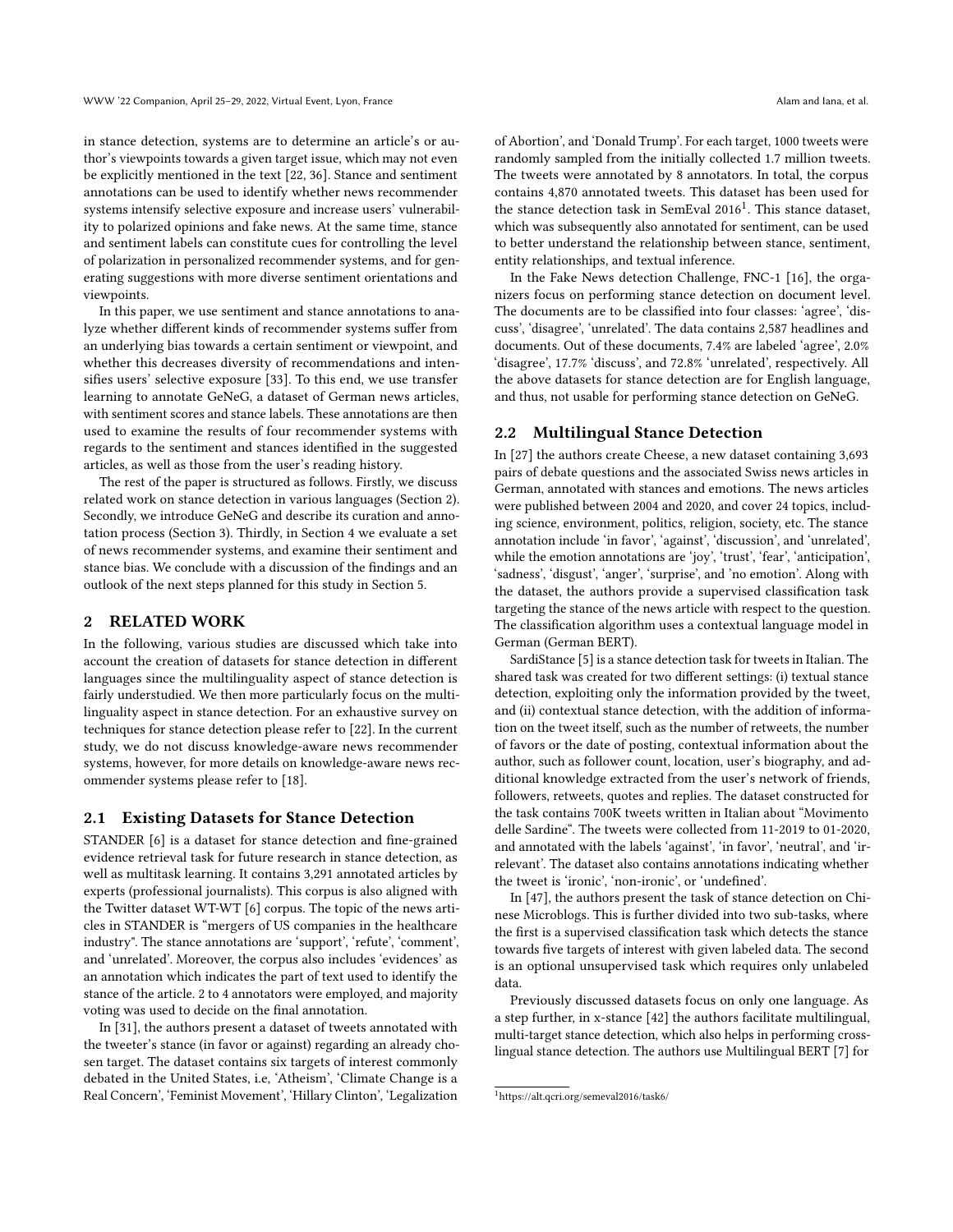performing stance classification. The dataset contains question and news article pairs in English, French, German, and Italian.

# <span id="page-2-0"></span>3 ENRICHING GERMAN NEWS KNOWLEDGE GRAPH WITH SENTIMENTS AND STANCE

This section discusses necessary details about GeNeG, along with the methods adopted for performing sentiment analysis as well as stance detection.

# <span id="page-2-4"></span>3.1 GeNeG

GeNeG [\[19\]](#page-8-29) is a news knowledge graph constructed from a dataset of 4,557 German news articles on the topic of refugees and migration, collected from 39 media outlets that cover a wide political spectrum, including far-right and far-left online publications. The corpus consists of news published between 01-01-2019 and 20-10- 2020, selected based on keyword stems representative of the topic (e.g., 'flüchtl', 'migrant', 'asyl'), and collected from the news outlets via a Web crawler<sup>[2](#page-2-1)</sup>. The dataset contains rich textual and metadata information, such as content, provenance, publishing dates, authors, or tagged keywords. Furthermore, named entities have been extracted from the articles' content (e.g. persons, locations) and metadata (e.g. publisher, author) and disambiguated using Wikidata [\[45\]](#page-8-30).

The news knowledge graph built from this dataset represents a heterogeneous network, where the news content and real-world entities are represented as nodes, while different relations between these items constitute the graph's edges. The nodes are divided into literals, denoting textual content, dates or polarization scores, and entities, indicating identified named entities. In turn, entity nodes can be linked to Wikidata, or non-disambiguated (if they are not found in Wikidata). GeNeG is provided in three flavors: a base graph – containing textual information, metadata, and entities extracted from the articles, an entities graph – derived from the base version by removing all literal nodes, it contains only entities extracted from the articles and it is enriched with their three-hop Wikidata neighbors, and a complete graph – combining the previous two graphs, and incorporating both literals and entities. The base GeNeG contains 54,327 nodes and 186,584 edges denoting 16 properties. The entities GeNeG consists of 844,935 nodes, and 6,615,972 edges representing 1,263 properties. Lastly, the complete GeNeG comprises of 868,159 nodes and 6,656,779 edges denoting 1,271 properties.

#### <span id="page-2-5"></span>3.2 Sentiment Annotations

To annotate each news article with a sentiment score, we used a pre-trained BERT-based [\[7\]](#page-8-28) sentiment classification model for German language texts [\[13\]](#page-8-31). The model uses a softmax function to calculate a probability estimate, which classifies each document as either positive, neutral or negative. To transform these probabilities into a sentiment score in the range of -1 to 1, we take the negative sentiment probability and subtract it from the positive sentiment probability. More formally, this is expressed by  $s = p_p - p_n$ , where s equals the sentiment score, while  $p_p$  and  $p_n$  represent the positive and negative sentiment probability, respectively. We ignore the neutrality score, since it is implicitly encoded as  $1-p_p - p_n$ . On the GeNeG corpus we observed a slight skewness towards articles with negative sentiment, as indicated by the mean and median sentiment scores of  $s_{mean} = -0.154$ , and  $s_{median} = -0.019$ , respectively.

## 3.3 Transfer Learning for Stance Detection on German News Articles

In order to perform stance detection on the news articles collected on the topic of refugees and migration, transfer learning was performed. In order to do so, the first step is to select a proper training dataset for articles in German, and the second step is to classify the articles into two classes, namely 'in favor ' or 'against'.

Training Data Selection. There are two datasets which are introduced for German language, i.e., Cheese [\[27\]](#page-8-24) which specifically focuses on German language, and the German part of x-stance [\[42\]](#page-8-27). The Cheese dataset was excluded from consideration for training since the number of instances in each of the classes, i.e., 'in favor', 'against', 'unrelated', 'discussion', were highly unbalanced (i.e., 702, 286, 1428, and 774), leading to unbalanced classes predicted for our corpus. This issue has been discussed in [\[37\]](#page-8-32) in more detail, where the authors propose a cascade of binary classifiers to consider the hierarchy of classes in stances. More specifically, the authors first classify the text into relevant or irrelevant, and then label the relevant texts as either 'neutral' or 'stance'. The final binary classification is performed using 'in favor' or 'against' class labels for the texts which were previously classified as 'stance'.

In our case, we use the x-stance [\[42\]](#page-8-27) dataset for training the classifier, which contains a balanced number of articles for both classes, i.e., 'in favor' and 'against'. The training data was extracted from x-stance with the language label 'de', i.e., only the German subset. The statistics of the corpus extracted from x-stance are given in Table [1.](#page-2-2)

<span id="page-2-2"></span>Table 1: Statistics of the the German part of the x-stance dataset.

| Dataset    | Against | Favor | Total |
|------------|---------|-------|-------|
| Training   | 17130   | 16720 | 33850 |
| Validation | 1451    | 1420  | 2871  |
| Test       | 5882    | 6009  | 11891 |

Stance Detection in GeNeG. Stance detection takes into account a question and article pair, and classifies the stance of the article as being in favor or against the question at hand. The questions used to build the question and news article pairs for classification are given in Table [2.](#page-3-1) GermanBert<sup>[3](#page-2-3)</sup> [\[4\]](#page-8-33) was fine-tuned on the training dataset provided in x-stance. The hyper-parameters for the best performing model on the test set are:  $learning$  rate = 3e - 5 and number of epochs  $=$  4. Afterwards, transfer learning was performed for classifying the news articles in GeNeG (as test dataset) into one of the two classes, i.e., 'in favor' or 'against', according to one of the predefined questions. In future studies we would like to perform human evaluation on the annotated GeNeG articles. Table [3](#page-3-2) show the results of the stance detection for each of the questions, as well as the average score, computed as  $\frac{favor - against}{favor + against}$ .

<span id="page-2-1"></span><sup>2</sup><https://github.com/andreeaiana/german-news>

<span id="page-2-3"></span><sup>3</sup><https://huggingface.co/bert-base-german-cased>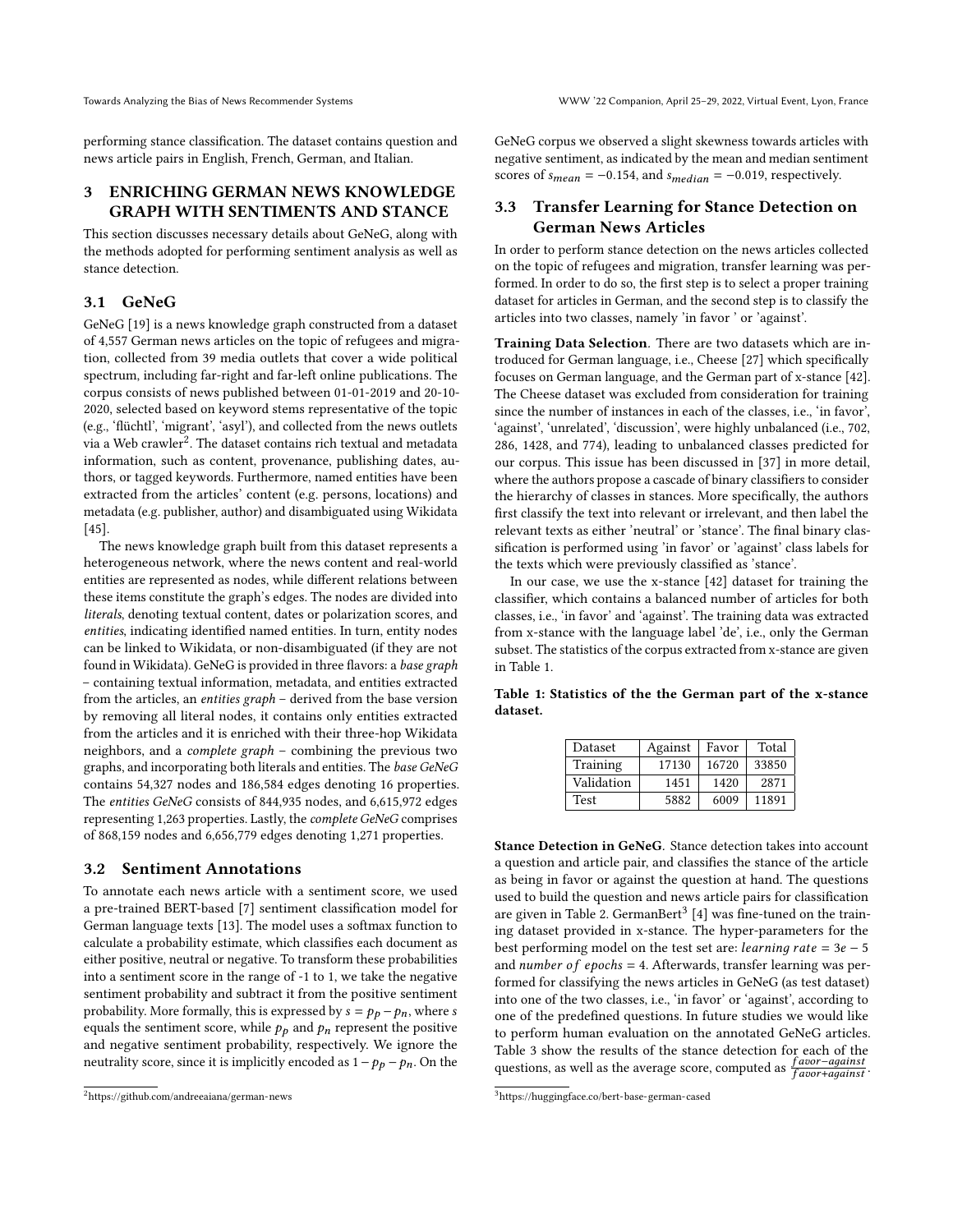<span id="page-3-1"></span>

| English Translation (for understandability)      | German Question                                                 |
|--------------------------------------------------|-----------------------------------------------------------------|
| Are you in favor of refugees coming to Germany?  | (Q1) Befürworten Sie, dass Flüchtlinge nach Deutschland kommen? |
| Are you in favor of refugees living in Germany?  | (Q2) Befürworten Sie, dass Flüchtlinge in Deutschland leben?    |
| Are you in favor of refugees working in Germany? | (Q3) Befürworten Sie, dass Flüchtlinge in Deutschland arbeiten? |
| Should Germany take in refugees?                 | (Q4) Sollte Deutschland Flüchtlinge aufnehmen?                  |
| Should Germany help refugees?                    | (Q5) Sollte Deutschland Flüchtlingen helfen?                    |
|                                                  |                                                                 |

Table 2: Questions for the question-news article pairs.

<span id="page-3-2"></span>Table 3: Articles 'in favor' of or 'against' the pairing question.

| Ouestion       | Articles in Favor | Articles Against | Avg. Score |
|----------------|-------------------|------------------|------------|
| (Q1)           | 2165              | 2392             | $-0.050$   |
| (Q2)           | 2193              | 2364             | $-0.038$   |
| (Q3)           | 2210              | 2347             | $-0.030$   |
| (Q4)           | 2120              | 2437             | $-0.070$   |
| O <sub>5</sub> | 2192              | 2365             | $-0.038$   |

Finally, GeNeG was additionally populated with the output of the stance detection with the help of two newly created properties, namely geneg:in\_favor and geneg:against. The resulting triples have the form  $\langle$  article, stance, question $\rangle$ , where stance  $\in$ {geneg : in\_favor, geneg : against}, and *question*  $\in$  { $Q_n$ ,  $n =$  $\overline{1,5}$ . The dataset is available through Zenodo<sup>[4](#page-3-3)</sup> with restricted access.

## <span id="page-3-0"></span>4 SENTIMENT AND STANCE BIAS OF NEWS **RECOMMENDERS**

The stance and sentiment of news articles can be used to determine whether news recommenders are biased towards a certain sentiment or stance of the articles, and if this, in turn, correlates with and reinforces users' existing viewpoints on a given topic. In this section, we firstly introduce the four news recommender systems analyzed and describe the user data. Afterwards, we evaluate the performance of the models and investigate their sentiment and stance bias.

## 4.1 Recommendation models

Collaborative filtering is the most adopted recommendation method in fields such as music or movie recommendation. Nonetheless, content-based approaches are the most widely used in the field of news recommendation mostly due to the fact that users generally do not have long-term profiles on news websites, with reading history being limited to a single session, and feedback being collected almost exclusively implicitly from click logs [\[18,](#page-8-20) [21\]](#page-8-34). We compared four different content-based recommender systems in our analysis. The first three are textual, i.e., they are solely based on the articles' texts, whereas the last one is knowledge-based, using the graph representation and the information from Wikidata instead of the articles' texts. All text-based models use cosine similarity to determine the similarity between a candidate news article and the user's history of read news.

- The Term Frequency-Inverse Document Frequency (TF-IDF) recommender uses a TF-IDF [\[38\]](#page-8-35) vector representation for each article.
- The Word2vec recommender encodes articles using word embeddings learned from a large text corpus [\[30\]](#page-8-36). More specifically, we use a pre-trained German word2vec model trained on the Common Crawl and Wikipedia dataset [\[12\]](#page-8-37) to learn latent representations of the words in an article. The article's vector representation is computed as the average of its words' embeddings.
- The Transfomer architecture uses an attention mechanism to incorporate context in text embeddings [\[43\]](#page-8-38). We use a pre-trained cross-lingual model for sentence embeddings in English and German [\[28,](#page-8-39) [35\]](#page-8-40) to encode the sentences in the news articles. The final representation of the article is obtained by averaging the embedding vectors of all of its sentences.
- RippleNet [\[46\]](#page-8-41) is a knowledge-aware recommender which propagates a user's potential preferences along the edges of the knowledge graph. The model generates ripple sets (i.e. sets of multi-hop entity neighbors encoding potential user interests) based on the entities extracted from the user's read articles. These ripple sets are used to explore higher-order preferences, where the strength of the user's preference diminishes proportional to the distance from the original seed in the knowledge graph. The final click probability is predicted using the preference distribution of the user for a candidate news, obtained by superposing multiple ripple sets. For RippleNet, we use the entities GeNeG as the knowledge graph for the recommender. In particular, the sentiment and stance information was not included in the graph used to compute the recommendations.

## 4.2 User Data

We collected the user data through an online study aimed at measuring the political polarization effect of recommender systems on users. The study was based on the news dataset described in Section [3.1.](#page-2-4) However, 732 articles longer than 1,500 words were removed from the experiment in order to limit the reading time required for the participants, and to ensure a strong response to the stimulus. Each of the participants in the study was randomly assigned to one of four recommenders, namely TF-IDF, Word2vec, Transformer, or a random recommendation baseline. Each participant was asked to choose an article from a preview of six articles, and then to read it. The user's choices were included in his or her reading history. This process was repeated four times, resulting in four interactions per participant.

<span id="page-3-3"></span><sup>4</sup>[https://doi.org/10.5281/zenodo.6039372](https://doi.org/10.5281/zenodo.6039372 )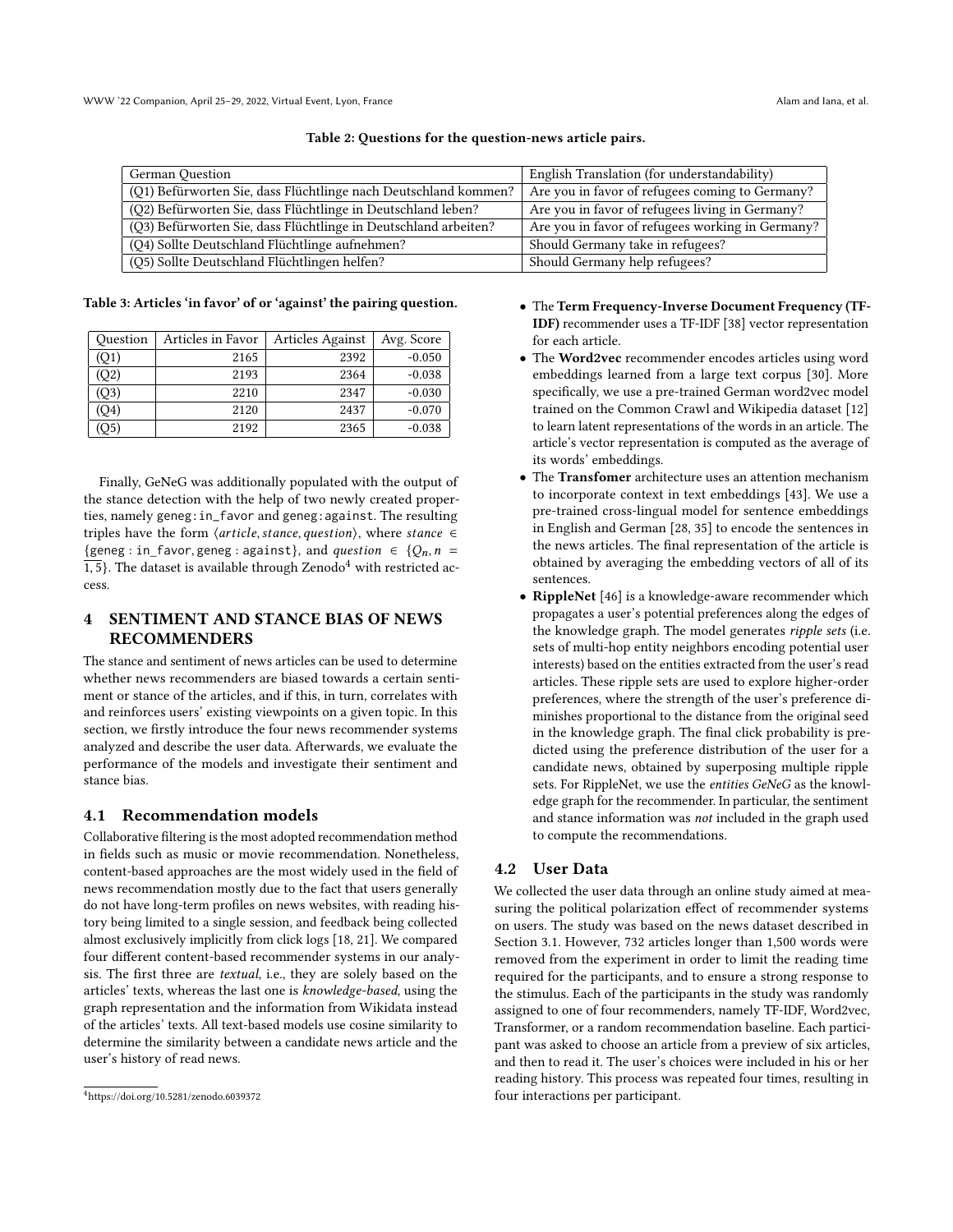We split the user data into training and test sets using a 80:20 ratio. Since 85% of the user ratings were generated using recommendations of the text-based recommenders, these baselines are prone to overfit. Therefore, we generate a test subset containing only user ratings for randomly suggested articles from the complete test set. The user data statistics can be found in Table [4.](#page-4-0) For more details on the online study and data collection, please refer to Appendix [A.](#page-9-1)

<span id="page-4-0"></span>Table 4: User data statistics.

| Dataset       | Items | Users |
|---------------|-------|-------|
| Total         | 3.825 | 1,417 |
| Training      | 3,365 | 1,414 |
| Complete test | 1,633 | 1,174 |
| Random test   | 316   | 177   |

## 4.3 Evaluation of Recommender Systems

In the following, we describe the experimental setup and discuss the evaluation results of the proposed recommenders.

4.3.1 Experimental Setup. We evaluated the four recommender models on click-though-rate (CTR) prediction. In this scenario, each recommender is applied on every user-article pair from the test set to predict the user's likelihood of clicking the candidate article. Furthermore, we applied a min-max scaling to the similarity measures outputted by the text-based recommenders as an approximation of probability scores. We use Accuracy (ACC), Area Under the Curve (AUC), and the F1 score to evaluate the performance of the models.

The key parameters settings for the analyzed recommender systems  $^5$  $^5$  are as follows. For TF-IDF, we use an n-gram range of 1 and 2, and l2-norm regularization. The Word2vec and the Transformer recommenders use embedding vectors of dimension 300, and respectively, 768. In RippleNet, we empirically set the number of hops to  $H = 1$ , the size of the user's ripple set to 16, the dimension of the item and knowledge graph embeddings to  $d = 48$ , and the training weight of the knowledge graph embedding to  $\lambda_2 = 0.03$ . We use the default values for news recommendation from [\[46\]](#page-8-41) for the other parameters.

4.3.2 Results. The experimental results of the benchmarked recommenders are summarized in Table [5.](#page-4-2) The text-based recommenders achieve the best scores in terms of AUC and F1 on the complete test set, whereas RippleNet outperforms the Word2vec and Transformer recommenders in terms of accuracy. However, the text-based recommendation models overfit on the complete test data, due to the user ratings provenance. More specifically, the ratings collected from users assigned to a TF-IDF recommender account for more than 55% of the cases (for more in-depth statistics regarding the ratings' provenance, please refer to Appendix [A\)](#page-9-1).

Consequently, we investigated the performance of the recommender systems on the random test set, in order to reduce the bias of the text-based models. In this evaluation setting, RippleNet outperforms all other recommenders in terms of accuracy and AUC. Moreover, it obtains a higher F1 score than the TF-IDF model,which

Towards Analyzing the Bias of News Recommender Systems WWW '22 Companion, April 25–29, 2022, Virtual Event, Lyon, France

Table 5: CTR prediction results.

<span id="page-4-2"></span>

|             |       | Complete | Random |       |       |       |
|-------------|-------|----------|--------|-------|-------|-------|
| Model       | ACC.  | AUC.     | F1     | ACC   | AUC.  | F1    |
| TF-IDF      | 0.732 | 0.873    | 0.647  | 0.487 | 0.499 |       |
| Word2vec    | 0.514 | 0.794    | 0.674  | 0.499 | 0.474 | 0.663 |
| Transformer | 0.505 | 0.779    | 0.671  | 0.499 | 0.515 | 0.665 |
| RippleNet   | 0.553 | 0.574    | 0.523  | 0.559 | 0.578 | 0.531 |

is unable to make any correct predictions for the articles in this test set, resulting in a F1 score of 0.

Overall, we conclude that, by using only entities in GeNeG for computing recommendations, RippleNet is able to achieve a decent performance, while being more robust to changes in the structure of the data compared to the purely text-based recommenders.

## 4.4 Bias Analysis

In addition to the recommenders' predictive accuracy, we analyzed their recommendations to identify whether the recommenders are prone to stance or sentiment bias. In this study, each of the textbased models generated an output containing the top  $k$  most similar articles to the ones in the user history, whereas RippleNet recommended the  $k$  articles with the highest probability of being clicked by the user. In our subsequent bias analysis, we set the number of recommended articles for all recommenders to  $k = 5$ , as we observed that the majority of investigated outlets suggest, on average, five other articles related to the one currently read by the user.

In order to quantify the stance of the news articles and to calculate an overall bias score for the users and recommenders, we employ the following transformation function for an article's stance label:

$$
stance\_score = \begin{cases} +1 & \text{if }stance\_label = \text{Favor} \\ -1 & \text{if }stance\_label = \text{Again} \end{cases}
$$

For each user, we compute the average sentiment bias score as the mean of the sentiment scores of the articles included in his or her reading history. Similarly, the recommender sentiment bias score per user was obtained as the average of all sentiment scores of the recommended articles. Lastly, the mean of all recommender sentiment bias scores over all users constitutes the recommender's average sentiment bias score. The average user and recommender stance bias scores are calculated analogously. The average bias scores for both sentiment and stances fall in the interval [−1, 1], where -1 represents a user's or recommender's tendency for articles with negative sentiments or stances against the given topic, whereas +1 denotes the opposite situation.

4.4.1 Recommender Bias. Firstly, we used the average recommender bias scores to answer the following question: do the recommender systems have a tendency to recommend articles with a certain sentiment or stance?

Table [6](#page-5-0) shows the results in terms of sentiment bias. As it can be seen here, all recommenders are more likely to suggest articles with negative sentiments. However, this skewness towards negative sentiments should be interpreted by taking into account that the news articles in GeNeG have, on average, a negative sentiment

<span id="page-4-1"></span><sup>5</sup>The code and data are available at https://github.com/andreeaiana/geneg\_benchmarking.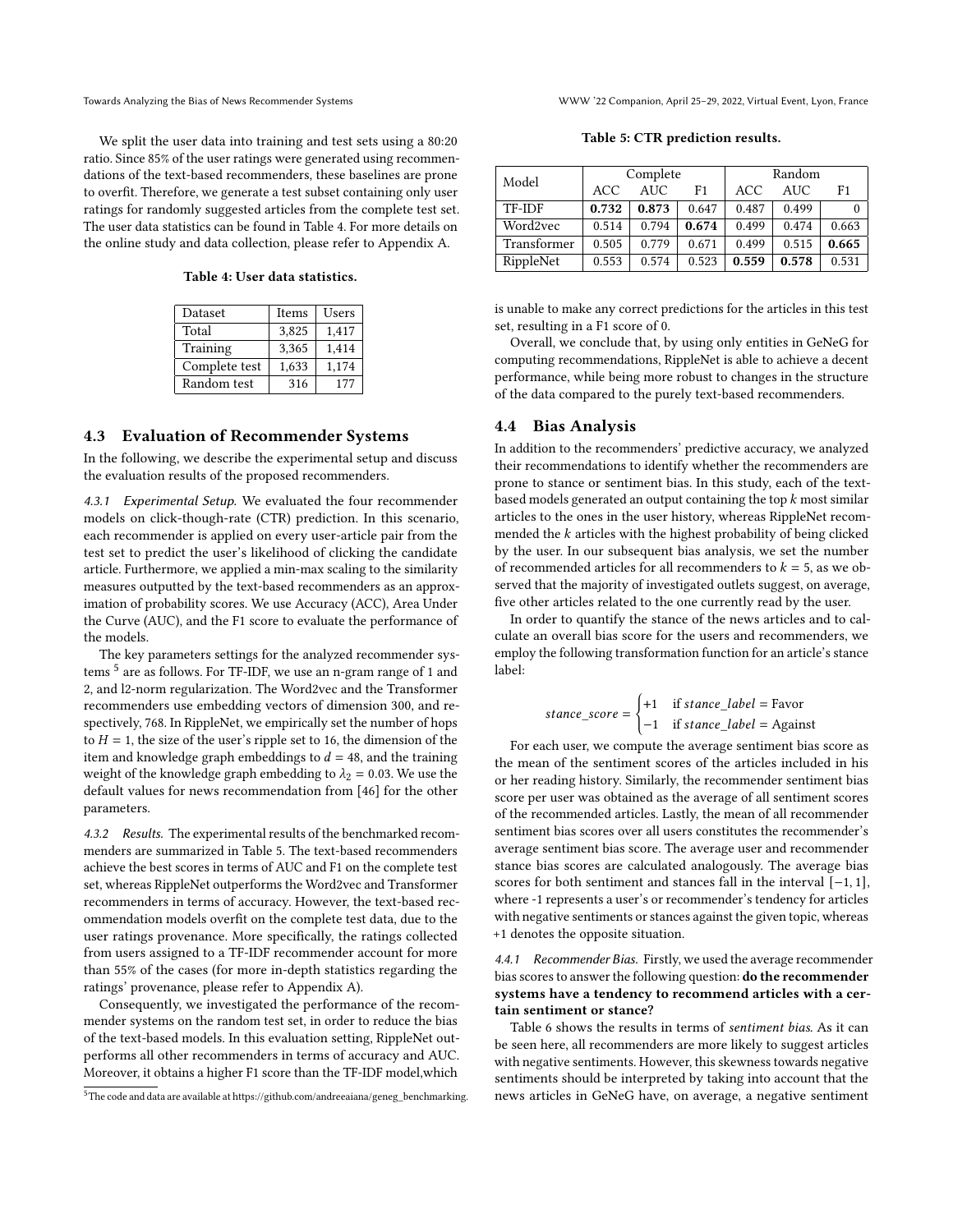WWW '22 Companion, April 25–29, 2022, Virtual Event, Lyon, France Alam and Iana, et al. Alam and Iana, et al.

<span id="page-5-0"></span>Table 6: Average user and recommender sentiment scores. The statistical significance with a Student's t-test is denoted with \* ( $p-value < 0.01$ ) and \*\* ( $p-value < 0.05$ ). A star in the case of user sentiments denotes statistical significance between the average user and corpus scores. In the case of recommender sentiment,  $(*)^*$  denotes statistical significance, firstly with the average user score, and secondly with the average corpus score. A '-' sign shows that no such significance was found.

| Test set | Avg. user       | Avg. recommender sentiment score |                                |                        |                                |
|----------|-----------------|----------------------------------|--------------------------------|------------------------|--------------------------------|
|          | sentiment score | TF-IDF                           |                                | Word2vec   Transformer | RippleNet                      |
| Complete | $-0.171*$       |                                  | $-0.162$ (-/-) $-0.169$ (-/**) | $-0.157$ (-/-)         | $-0.148$ (*/-)                 |
| Random   | $-0.169$        | $-0.141(-/-)$                    | $-0.170$ (-/-)                 |                        | $-0.160$ (-/-) $-0.150$ (**/-) |

<span id="page-5-1"></span>Table 7: Average user and recommender stance scores. The statistical significance with a Student's t-test is denoted with \*  $(p-value < 0.01)$  and \*\*  $(p-value < 0.05)$ . A star in the case of user stance denotes statistical significance between the average user and corpus scores. In the case of recommender stance,  $({}^{*/})$  denotes statistical significance, firstly with the average user score, and secondly with the average corpus score. A '-' sign shows that no such significance was found.

|                   | Avg. user             |                                   | Avg. recommender stance score (complete / random test set) |                                              |                                 |  |
|-------------------|-----------------------|-----------------------------------|------------------------------------------------------------|----------------------------------------------|---------------------------------|--|
| Question          | stance score          | TF-IDF                            | Word2vec                                                   | <b>Transformer</b>                           | RippleNet                       |  |
| (Q1)              | $-0.109 / -0.093$     | $-0.140$ (-/-) / -0.227 (**/-)    | $-0.165$ (**/-) / $-0.219$ (**/-)                          | $-0.136$ (-/-) / $-0.172$ (-/-)              | $-0.082$ (-/-) / $-0.054$ (-/-) |  |
| (Q2)              | $-0.102**$ / $-0.093$ | $-0.132$ (-/-) / -0.220 (**/-)    | $-0.158$ (**/-) / $-0.207$ (**/-)                          | $-0.131$ (-/-) / -0.169 (-/-)                | $-0.074$ (-/-) / -0.038 (-/-)   |  |
| (Q3)              | $-0.092**$ / $-0.081$ | $-0.127$ (-/**) / -0.215 (**/-)   | $-0.149$ (**/**) / $-0.205$ (**/-)                         | $-0.116$ ( $-$ /**) / $-0.164$ ( $-$ / $-$ ) | $-0.062$ (-/**) / -0.024 (-/-)  |  |
| (Q <sub>4</sub> ) | $-0.117 / -0.106$     | $-0.167$ (**/-) / $-0.255$ (**/-) | $-0.178$ (**/-) / $-0.268$ (*/-)                           | $-0.157$ (-/-) / -0.179 (-/-)                | $-0.095$ (-/-) / $-0.084$ (-/-) |  |
| (Q5)              | $-0.079/ -0.081$      | $-0.130$ (**/-) / $-0.237$ (*/-)  | $-0.135$ (**/-) / $-0.199$ (**/-)                          | $-0.124$ (-/-) / -0.143 (-/-)                | $-0.060$ (-/-) / $-0.055$ (-/-) |  |

score, as shown in Section [3.2.](#page-2-5) Nonetheless, we observe that textual recommenders, in 5 out of 6 cases, are more prone towards news with negative sentiments, as indicated by the average recommender sentiment bias, which is larger than the average sentiment score of the articles in the dataset, namely  $s_{mean} = -0.154$ . In contrast, the knowledge-aware model recommends, in both cases, articles with slightly less negative sentiment than the average sentiment score of the news in the corpus. However, these observations are statistically significant only for the Word2vec recommender on the complete test set, for  $p - value < 0.05$ , as indicated in Table [6.](#page-5-0)

Similarly, Table [7](#page-5-1) illustrates the average recommender stance bias on both test sets. All recommenders show a bias towards news articles that take a stance against the topic of refugees and migration, for all questions used to represent this topic. As shown in Table [3,](#page-3-2) in GeNeG there are more articles against the topic, than in favor of it, for all of the five questions used in the process of stance detection. While this can partly explain the recommenders' preferences for the more negative articles, the average scores for the articles selected by the recommenders are still more negative than the average scores in the entire corpus depicted above. Again, as for the sentiment bias, the knowledge-based recommender has the weakest negative bias, showing only little deviation from the overall average scores in the dataset. Nonetheless, the difference between the average sentiment scores of the recommenders and the corpus is statistically significant only for question (Q3).

4.4.2 Correlation between the Recommender and User Biases. We then pose the question: how does the recommenders' sentiment and stance bias correlate with the existing user sentiment and stance bias? This analysis aims to identify whether the recommenders tend to generate suggestions that agree with or reinforce the user's existing beliefs. Tables [6](#page-5-0) and [7](#page-5-1) show the average sentiment and stance user biases.

We observed that readers have a slight preference for news articles with negative sentiments (Table [6\)](#page-5-0), which is not fully explained by the overall skewness towards negative sentiment in the dataset. Nevertheless, in seven out of eight cases, the recommender's average sentiment bias is marginally less negative than the user bias, indicating that the recommenders include articles with less negative sentiment in their results list. Here again, one should take into consideration that the articles in our dataset have, on average, a negative sentiment. Even in this context, we notice that users are more prone to reading articles with negative sentiments, with the average user bias on the complete test set being -0.171, and respectively, -0.169 on the random test set, slightly larger than the average sentiment score of the news articles in GeNeG,  $s_{mean} = -0.154$ . According to the Student's  $t$ -test, this is a statistically significant difference. However, there does not seem to be a large difference between the recommender and the users' bias scores, with the former following the same pattern. This could indicate that the recommenders indeed learn from the user's history and preferences and generate suggestions that amplify the readers' existing preferences for a given sentiment. However, we observed a statistically significant difference between the user and the recommender average sentiment scores in the case of RippleNet on the complete test set, which shows that the knowledge-based recommender might be less prone to amplifying existing sentiment preferences.

A similar pattern can be observed in the case of stance bias. On the one hand, the text-based recommenders appear to exacerbate the user's preference towards news against the topic of refugees and migration, as indicated by the larger negative average stance bias scores of the recommenders, on both test sets. Additionally, this behavior of the recommenders appears to be more pronounced on the random test set. The difference between the average stance scores of Word2vec recommendations and the average user stance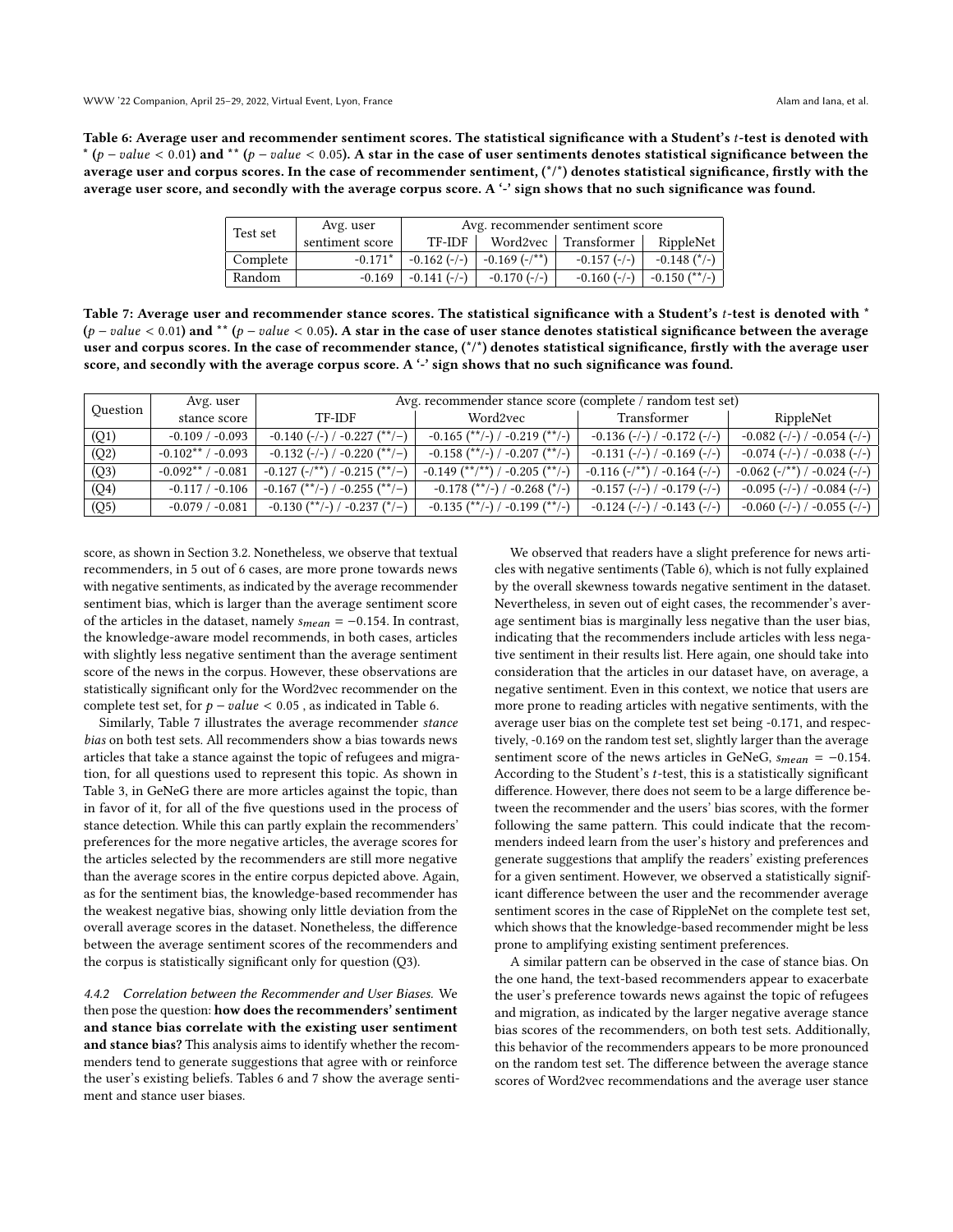scores are significant on both test sets, while in the case of TF-IDF this observation holds true mostly on the random test set. On the other hand, although the knowledge-aware recommender also seems biased towards viewpoints against the given topic, it also appears to suggest, on average, more articles which also have favorable stances towards the topic. This is shown by the average stance bias score of RippleNet, which is lower than the average user stance bias score. We observed no statistically significant differences between the user and recommender stance bias in the case of the Transformer and RippleNet recommenders.

Through a closer look at the correlation between the recommender and the user sentiment and stance biases, we identified five possible cases of bias correlation, as follows:

- (C1) Bias in the same direction: both the user and the recommender have a tendency towards negative (positive) sentiments and/or against (in favor) stances.
- (C2) Bias in opposite directions: the user has a preference for negative (positive) sentiments and/or against (in favor) stances, while the recommender tends to suggest articles with an opposite sentiment and/or stance.
- (C3) Skewed towards the user: the user has a preference for articles with negative (positive) sentiments and/or against stances, while the recommender is balanced with regards to the sentiment and/or stance of the recommended articles.
- (C4) Skewed towards the recommender: the user is balanced with regards to the sentiment and/or stance of the read articles, while the recommender tends to suggest articles with negative (positive) sentiment and/or against (in favor) stance.
- (C5) No bias: neither the user, nor the recommender show any sentiment and/or stance bias.

It should be noted that in the case of sentiment bias, only the first two cases, (C1) and (C2), are possible, given the nature of the sentiment scores, and the fact that there are no perfectly neutral articles in the corpus.

Table [8](#page-6-0) shows the number of users that fall in each of the first two cases with regards to sentiment bias. The results show that for both test sets, almost always the recommender will suggest articles with the same sentiments as the ones found in the user's history.

<span id="page-6-0"></span>Table 8: Recommender-user sentiment correlation counts.

| Bias case | Counts (complete / random test set) |            |                                    |      |  |
|-----------|-------------------------------------|------------|------------------------------------|------|--|
|           | TF-IDF                              |            | Word2vec   Transformer   RippleNet |      |  |
| (C1)      | 1166 / 177                          | 1166 / 177 | $1165 / 177$   1160 / 177          |      |  |
| (C2)      | 8/0                                 | 8/0        | 9/0                                | 14/0 |  |

Furthermore, Table [9](#page-6-1) shows the number of users for each of the five bias cases and questions in terms of stance bias. We observe that all recommenders generate recommendations that most often fall in one of the first two cases, with the same-direction bias being more likely. The third most probable case is the one in which the overall stance bias score of the user is close to 0, denoting a balanced news consumption with articles both in favor and against the topic, whereas the recommender is prone to suggesting articles with one particular viewpoint. The least likely cases are the ones in which the user is biased towards a certain stance, while the recommender

is neutral, followed by the scenario in which both the user and the recommender are neutral with regards to the stance of the news. Overall, the prevalence of the the first bias case is indicative of the fact that recommenders not only learn from user's reading history, but also tend to amplify existing opinions by recommending news with the same stances as the ones previously read by the user.

<span id="page-6-1"></span>Table 9: Recommender-user stance correlation counts.

|                | Bias case |          |          | Counts (complete / random test set) |           |
|----------------|-----------|----------|----------|-------------------------------------|-----------|
| Question       |           | TF-IDF   | Word2vec | Transformer                         | RippleNet |
|                | (C1)      | 600 / 81 | 575/68   | 575/88                              | 470/83    |
|                | (C2)      | 358 / 63 | 367 / 70 | 374/52                              | 471/61    |
| Q1             | (C3)      | 14/1     | 30/7     | 23/5                                | 31/1      |
|                | (C4)      | 198 / 31 | 198/31   | 194 / 29                            | 193/31    |
|                | (C5)      | 4/1      | 4/1      | 8/3                                 | 9/1       |
|                | (C1)      | 595 / 79 | 575/69   | 572/86                              | 479 / 82  |
|                | (C2)      | 362 / 65 | 367/69   | 378 / 54                            | 462 / 62  |
| Q2             | (C3)      | 15/1     | 30/7     | 22/5                                | 31/1      |
|                | (C4)      | 199/31   | 198/31   | 193 / 29                            | 194/31    |
|                | (C5)      | 3/1      | 4/1      | 9/3                                 | 8/1       |
|                | (C1)      | 600 / 78 | 574/68   | 574 / 86                            | 477 / 81  |
|                | (C2)      | 360 / 66 | 370 / 70 | 375/54                              | 467/63    |
| Q <sub>3</sub> | (C3)      | 15/1     | 31/7     | 26/5                                | 31/1      |
|                | (C4)      | 196 / 31 | 195/31   | 193 / 30                            | 191/31    |
|                | (C5)      | 3/1      | 4/1      | 6/2                                 | 8/1       |
|                | (C1)      | 611/82   | 590 / 76 | 538/86                              | 495 / 87  |
|                | (C2)      | 342 / 54 | 356/61   | 402 / 48                            | 448 / 50  |
| Q4             | (C3)      | 13/2     | 20/1     | 26/4                                | 23/1      |
|                | (C4)      | 206 / 38 | 198 / 39 | 204 / 37                            | 200 / 39  |
|                | (C5)      | 2/1      | 10/0     | 4/2                                 | 8/0       |
|                | (C1)      | 624 / 89 | 592 / 77 | 542/88                              | 498 / 84  |
| Q5             | (C2)      | 337/51   | 357/62   | 403 / 49                            | 451 / 57  |
|                | (C3)      | 10/2     | 22/3     | 26/5                                | 22/1      |
|                | (C4)      | 200 / 34 | 194 / 35 | 201 / 34                            | 195/35    |
|                | (C5)      | 3/1      | 9/0      | 2/1                                 | 8/0       |

Lastly, we compute the Pearson correlation coefficient between the recommender and the user average bias scores, to further investigate whether our initial observations are statistically significant. Tables [10](#page-6-2) and [11](#page-7-4) illustrate the results of recommender-user sentiment, and respectively, stance bias correlation.

<span id="page-6-2"></span>Table 10: Recommender-user sentiment bias correlation. Statistical significance is denoted with  $*(p-value < 0.01)$  and  $**$  $(p-value < 0.05)$ .

| Test set | Pearson Correlation (p-value) |          |                        |                   |  |
|----------|-------------------------------|----------|------------------------|-------------------|--|
|          | TF-IDF                        |          | Word2vec   Transformer | $\vert$ RippleNet |  |
| Complete | $0.325*$                      | $0.347*$ | $0.216*$               | $0.045**$         |  |
| Random   | $0.253*$                      | $0.310*$ | 0.129                  | $-0.033$          |  |

In the case of sentiment bias, the results indicate a statistically significant positive correlation between the recommender and the user bias for the TF-IDF and Word2vec models on both test sets. In the case of the Transformer recommender, we notice a statistically significant positive correlation only on the complete test set. This means that if a user prefers only articles with a negative sentiment towards the topic of, for example, refugees living in Germany, these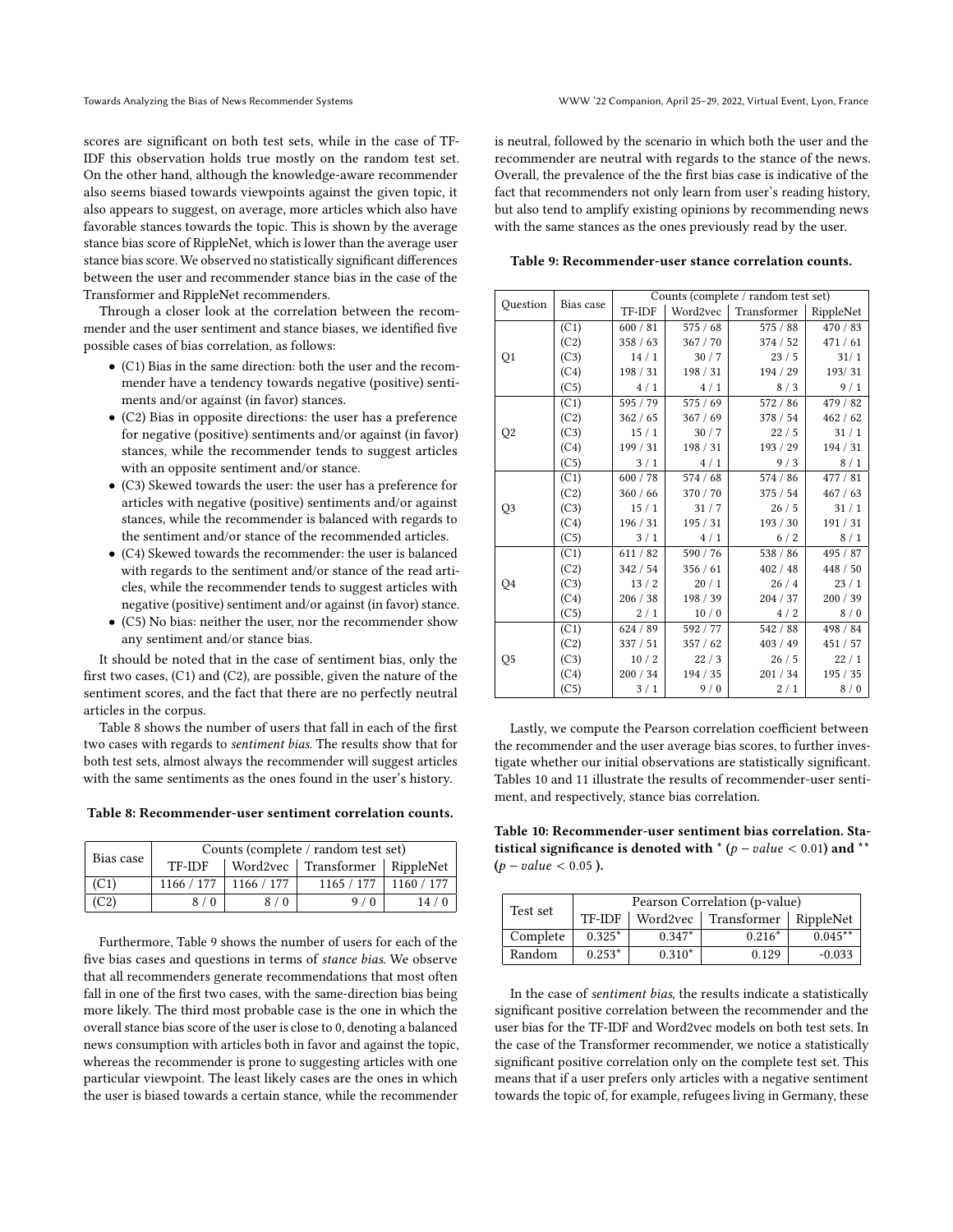<span id="page-7-4"></span>Table 11: Recommender-user stance bias correlation. Statistical significance is denoted with \* ( $p-value < 0.01$ ) and \*\* ( $p-value < 0.01$ ) 0.05 ).

| Question | Pearson Correlation (p-value) (complete / random test set) |                  |                            |                  |  |
|----------|------------------------------------------------------------|------------------|----------------------------|------------------|--|
|          | TF-IDF                                                     | Word2vec         | Transformer                | RippleNet        |  |
| (Q1)     | $0.248* / 0.078$                                           | $0.196* / 0.029$ | $0.187^* / 0.162^{**}$     | $-0.022 / 0.111$ |  |
| (Q2)     | $0.241* / 0.078$                                           | $0.196* / 0.019$ | $0.176* / 0.148**$         | $-0.008 / 0.115$ |  |
| (Q3)     | $0.252* / 0.072$                                           | $0.199* / 0.003$ | $\overline{0.195}^*/0.143$ | $-0.009 / 0.091$ |  |
| (Q4)     | $0.280* / 0.135$                                           | $0.249* / 0.002$ | $0.143* / 0.230*$          | $-0.019 / 0.148$ |  |
| (Q5)     | $0.320* / 0.192**$                                         | $0.269* / 0.042$ | $0.168* / 0.230*$          | $-0.011 / 0.112$ |  |

recommenders will continue recommending news with a negative sentiment. In this case, the user's exposure to articles with positive sentiment will be constrained by the recommender, and the user will not have access to news that might not agree with his existing views. In contrast, in the case of RippleNet, we found a statistically significant correlation between the recommender and the user bias for the complete test set, for  $p - value < 0.05$ , and no statistical significance on the random test. The latter could potentially indicate that the recommender is less prone to amplifying the user's existing preference for a particular sentiment.

As far as stance bias is concerned, text-based recommenders are also statistically significant positively correlated with the existing user bias on the complete test set, for all questions, as shown in Table [11.](#page-7-4) However, this pattern does not hold true in the case of the random test set. In this case, we noticed that only the Transformer recommender shows a positive correlation with the user bias, which is statistically significant for four out of five questions, whereas the Word2vec model has no statistically significant bias correlation with the user history. In comparison, our analysis shows that the stance bias of the TF-IDF model is positively correlated with the user's bias only on question (Q5) for  $p - value < 0.05$ . Lastly, as in the case of sentiment bias, RippleNet shows no statistically significant correlation with the existing stance bias of users on either of the two tests sets, again demonstrating that the knowledgebased recommender is less prone to amplifying user bias.

#### <span id="page-7-3"></span>5 DISCUSSION

In this paper, we have introduced GeNeG, a German news corpus on the topic of refugees and migration, including polarity annotations with respect to sentiment and stance. We have demonstrated that those annotations can be utilized to quantify the sentiment and stance bias of different recommender algorithms.

Our experiments show that purely text-based recommender systems expose amplification of user attitudes with respect to sentiment and stance, both constituting cues for the creation of filter bubbles in the process of algorithmic news curation, and the decrease of news diversity in terms of sentiments and viewpoints. Similar results have been found by Gao et al. [\[11\]](#page-8-42), who conducted experiments to understand the effects of stance and credibility labels on online news selection and consumption. The results of their study show that these labels intensify the tendency of the people to look for opinions which are in-line with their own beliefs, and may lead the people being more vulnerable to polarized opinions and fake news.

In contrast, the knowledge-aware recommender appears to be less prone to both types of biases, but also less powerful in terms of accuracy on click-through rate prediction when computing recommendations solely based on entities. On the one hand, text-based recommenders are predisposed to identifying sentiment and stance cues in the text, as their recommendations are based only on textual information. On the other hand, using knowledge bases as sources of side information and taking into account solely named entities identified in the text (regardless of the textual context in which they are mentioned) diminishes such underlying bias, while capturing deeper knowledge-level connections between articles. Therefore, we argue that future research should find a balance between two obviously conflicting goals: performance (as understood by prediction accuracy) and bias (in terms of the sentiments and stances expressed in the recommended news articles). The results of this paper indicate that knowledge-based approaches are a good candidate when it comes to develop less biased recommenders. However, future work should investigate also the behavior of collaborative-filtering approaches in terms of sentiment and stance bias. Moreover, the analysis could be extended to other datasets in order to examine if the same patterns can be observed for a larger variety of topics.

As a future perspective, we would like to enable the recommender systems to take into account the sentiments, as well as the stance of an article. The news recommender system should be able to recommend topics which allow the user to consider differing opinions as compared to their own beliefs, hence reducing the effect of filter bubbles. Since in this paper we have shown how bias can be quantified, it would also be possible to introduce a combined score as a new optimization goal for algorithmic recommenders, which trades off accuracy and bias in a single score (just like, e.g., F1 score trades off recall and precision). Optimizing news recommender systems towards such a target function could be one possible approach towards developing less biased news recommender systems.

#### ACKNOWLEDGMENTS

The work presented in this paper has been conducted in the Re-NewRS project, which is funded by the Baden-Württemberg Stiftung in the Responsible Artificial Intelligence program.

#### REFERENCES

- <span id="page-7-2"></span>[1] Christian Baden and Nina Springer. 2017. Conceptualizing viewpoint diversity in news discourse. Journalism 18, 2 (2017), 176–194.
- <span id="page-7-0"></span>Eytan Bakshy, Solomon Messing, and Lada A Adamic. 2015. Exposure to ideologically diverse news and opinion on Facebook. Science 348, 6239 (2015), 1130–1132.
- <span id="page-7-1"></span>[3] Andrei Boutyline and Robb Willer. 2017. The social structure of political echo chambers: Variation in ideological homophily in online networks. Political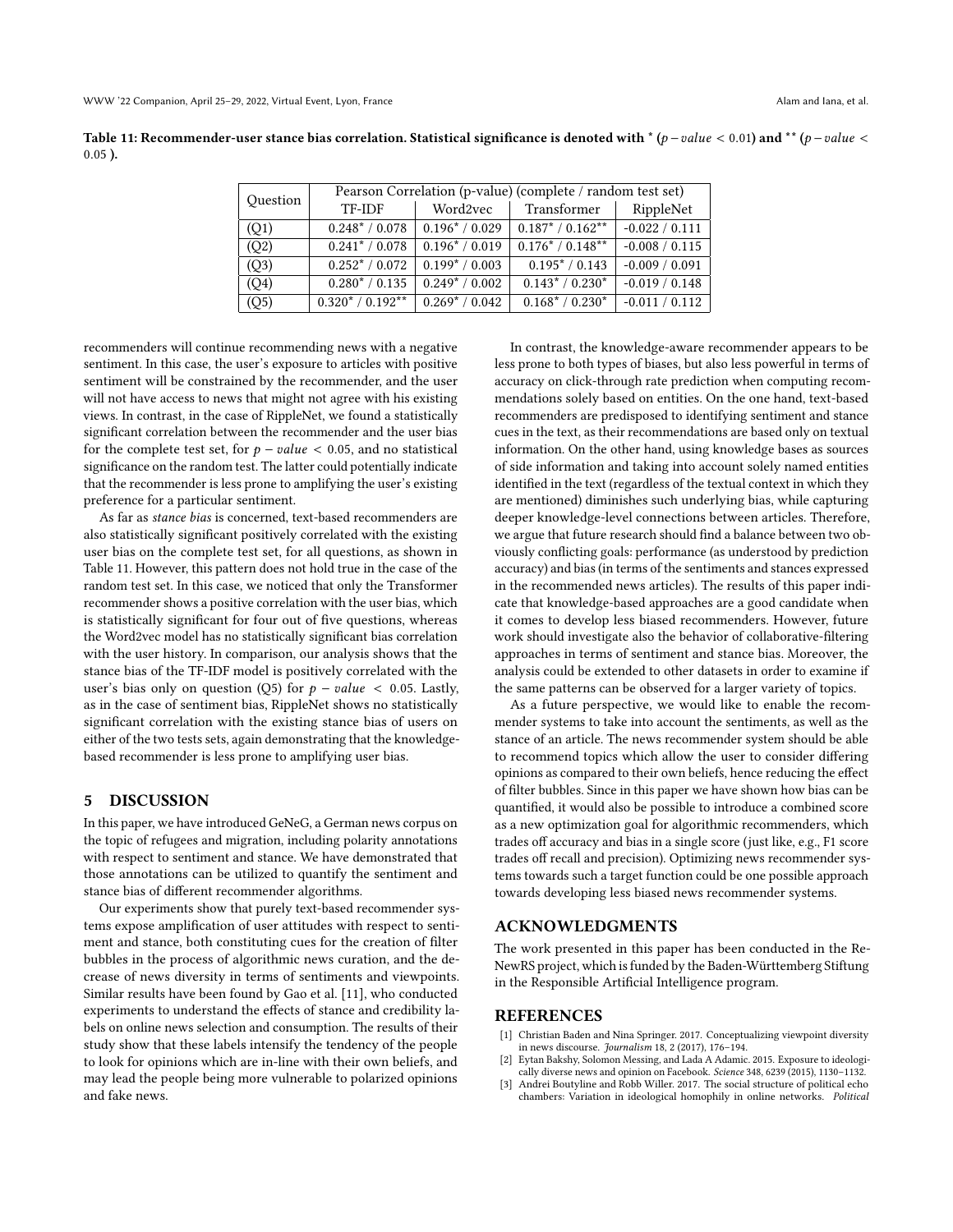Towards Analyzing the Bias of News Recommender Systems WWW '22 Companion, April 25–29, 2022, Virtual Event, Lyon, France

psychology 38, 3 (2017), 551–569.

- <span id="page-8-33"></span>[4] Branden Chan, Stefan Schweter, and Timo Möller. 2020. German's Next Language Model. In Proceedings of the 28th International Conference on Computational Linguistics. International Committee on Computational Linguistics, Barcelona, Spain (Online), 6788–6796.<https://doi.org/10.18653/v1/2020.coling-main.598>
- <span id="page-8-25"></span>[5] Alessandra Teresa Cignarella, Mirko Lai, Cristina Bosco, Viviana Patti, and Paolo Rosso. 2020. SardiStance @ EVALITA2020: Overview of the Task on Stance Detection in Italian Tweets. In Proceedings of the Seventh Evaluation Campaign of Natural Language Processing and Speech Tools for Italian. Final Workshop (EVALITA 2020), Online event, December 17th, 2020 (CEUR Workshop Proceedings, Vol. 2765). CEUR-WS.org.<http://ceur-ws.org/Vol-2765/paper159.pdf>
- <span id="page-8-21"></span>[6] Costanza Conforti, Jakob Berndt, Mohammad Taher Pilehvar, Chryssi Giannitsarou, Flavio Toxvaerd, and Nigel Collier. 2020. Will-They-Won't-They: A Very Large Dataset for Stance Detection on Twitter. In Proceedings of the 58th Annual Meeting of the Association for Computational Linguistics, ACL 2020, Online, July 5-10, 2020, Dan Jurafsky, Joyce Chai, Natalie Schluter, and Joel R. Tetreault (Eds.). Association for Computational Linguistics, 1715–1724. <https://doi.org/10.18653/v1/2020.acl-main.157>
- <span id="page-8-28"></span>[7] Jacob Devlin, Ming-Wei Chang, Kenton Lee, and Kristina Toutanova. 2019. BERT: Pre-training of Deep Bidirectional Transformers for Language Understanding. In Proceedings of the 2019 Conference of the North American Chapter of the Association for Computational Linguistics: Human Language Technologies, NAACL-HLT 2019, Minneapolis, MN, USA, June 2-7, 2019, Volume 1 (Long and Short Papers), Jill Burstein, Christy Doran, and Thamar Solorio (Eds.). Association for Computational Linguistics, 4171–4186.<https://doi.org/10.18653/v1/n19-1423>
- <span id="page-8-4"></span>[8] Wolfgang Donsbach and Cornelia Mothes. 2013. The dissonant self: Contributions from dissonance theory to a new agenda for studying political communication. Annals of the International Communication Association 36, 1 (2013), 3–44.
- <span id="page-8-11"></span>[9] Michael Färber, Victoria Burkard, Adam Jatowt, and Sora Lim. 2020. A multidimensional dataset based on crowdsourcing for analyzing and detecting news bias. In Proceedings of the 29th ACM International Conference on Information & Knowledge Management. 3007–3014.
- <span id="page-8-1"></span>[10] Jonathan L Freedman and David O Sears. 1965. Selective exposure. In Advances in experimental social psychology. Vol. 2. Elsevier, 57–97.
- <span id="page-8-42"></span>[11] Mingkun Gao, Ziang Xiao, Karrie Karahalios, and Wai-Tat Fu. 2018. To Label or Not to Label: The Effect of Stance and Credibility Labels on Readers' Selection and Perception of News Articles. Proceedings of the ACM on Human-Computer Interaction 2, CSCW (2018), 55:1–55:16.<https://doi.org/10.1145/3274324>
- <span id="page-8-37"></span>[12] Edouard Grave, Piotr Bojanowski, Prakhar Gupta, Armand Joulin, and Tomas Mikolov. 2018. Learning word vectors for 157 languages. In Proceedings of the Eleventh International Conference on Language Resources and Evaluation (LREC 2018).
- <span id="page-8-31"></span>[13] Oliver Guhr, Anne-Kathrin Schumann, Frank Bahrmann, and Hans Joachim Böhme. 2020. Training a Broad-Coverage German Sentiment Classification Model for Dialog Systems. In Proceedings of the 12th Language Resources and Evaluation Conference. European Language Resources Association, Marseille, France, 1627–1632.
- <span id="page-8-9"></span>[14] Mario Haim, Andreas Graefe, and Hans-Bernd Brosius. 2018. Burst of the filter bubble? Effects of personalization on the diversity of Google News. Digital journalism 6, 3 (2018), 330–343.
- <span id="page-8-14"></span>[15] Felix Hamborg, Karsten Donnay, and Bela Gipp. 2019. Automated identification of media bias in news articles: an interdisciplinary literature review. International Journal on Digital Libraries 20, 4 (2019), 391–415.
- <span id="page-8-23"></span>[16] Andreas Hanselowski, Avinesh P. V. S., Benjamin Schiller, Felix Caspelherr, Debanjan Chaudhuri, Christian M. Meyer, and Iryna Gurevych. 2018. A Retrospective Analysis of the Fake News Challenge Stance-Detection Task. In Proceedings of the 27th International Conference on Computational Linguistics, COLING 2018, Santa Fe, New Mexico, USA, August 20-26, 2018. Association for Computational Linguistics, 1859–1874.<https://aclanthology.org/C18-1158/>
- <span id="page-8-8"></span>[17] Natali Helberger. 2019. On the democratic role of news recommenders. Digital Journalism 7, 8 (2019), 993–1012.
- <span id="page-8-20"></span>[18] Andreea Iana, Mehwish Alam, and Heiko Paulheim. 2022. A Survey On Knowledge-Aware News Recommender Systems. Semantic Web Journal (2022).
- <span id="page-8-29"></span>[19] Andreea Iana, Alexander Grote, Kaharina Ludwig, Mehwish Alam, Philipp Müller, Christof Weinhardt, Harald Sack, and Heiko Paulheim. 2022. GeNeG: German News Knowledge Graph.<https://doi.org/10.5281/zenodo.5913171>
- <span id="page-8-2"></span>[20] Kathleen Hall Jamieson and Joseph N Cappella. 2008. Echo chamber: Rush Limbaugh and the conservative media establishment. Oxford University Press.
- <span id="page-8-34"></span>[21] Mozhgan Karimi, Dietmar Jannach, and Michael Jugovac. 2018. News recommender systems–Survey and roads ahead. Information Processing & Management 54, 6 (2018), 1203–1227.
- <span id="page-8-17"></span>[22] Dilek Küçük and Fazli Can. 2020. Stance Detection: A Survey. ACM Computing Surveys (CSUR) 53, 1 (2020), 12:1–12:37.<https://doi.org/10.1145/3369026>
- <span id="page-8-12"></span>[23] Sora Lim, Adam Jatowt, Michael Färber, and Masatoshi Yoshikawa. 2020. Annotating and analyzing biased sentences in news articles using crowdsourcing. In Proceedings of the 12th Language Resources and Evaluation Conference. 1478–1484.
- <span id="page-8-15"></span>[24] Bing Liu et al. 2010. Sentiment analysis and subjectivity. Handbook of natural language processing 2, 2010 (2010), 627–666.
- <span id="page-8-6"></span>[25] Ping Liu, Karthik Shivaram, Aron Culotta, Matthew A Shapiro, and Mustafa Bilgic. 2021. The Interaction between Political Typology and Filter Bubbles in News Recommendation Algorithms. In Proceedings of the Web Conference 2021. 3791–3801.
- <span id="page-8-43"></span>[26] Katharina Ludwig, Alexander Grote, Andreea Iana, Mehwish Alam, Heiko Paulheim, Harald Sack, Christof Weinhardt, and Philipp Müller. 2022. Recommended Polarization? The (limited) effects of content- and sentiment-based news recommendation on affective, ideological, and perceived polarization. 72nd Annual ICA Conference, One World, One Network? (2022).
- <span id="page-8-24"></span>[27] Laura Mascarell, Tatyana Ruzsics, Christian Schneebeli, Philippe Schlattner, Luca Campanella, Severin Klingler, and Cristina Kadar. 2021. Stance Detection in German News Articles. In Proceedings of the Fourth Workshop on Fact Extraction and VERification (FEVER). Association for Computational Linguistics, Dominican Republic, 66–77.<https://doi.org/10.18653/v1/2021.fever-1.8>
- <span id="page-8-39"></span>[28] Philip May. 2020. Cross English German RoBERTa for Sentence Embeddings. [https:](https://huggingface.co/T-Systems-onsite/cross-en-de-roberta-sentence-transformer) [//huggingface.co/T-Systems-onsite/cross-en-de-roberta-sentence-transformer](https://huggingface.co/T-Systems-onsite/cross-en-de-roberta-sentence-transformer)
- <span id="page-8-7"></span>[29] Denis McQuail. 1992. Media performance: Mass communication and the public interest. Vol. 144. Sage London.
- <span id="page-8-36"></span>[30] Tomas Mikolov, Kai Chen, Greg Corrado, and Jeffrey Dean. 2013. Efficient estimation of word representations in vector space. arXiv preprint arXiv:1301.3781 (2013).
- <span id="page-8-22"></span>[31] Saif Mohammad, Svetlana Kiritchenko, Parinaz Sobhani, Xiao-Dan Zhu, and Colin Cherry. 2016. A Dataset for Detecting Stance in Tweets. In Proceedings of the Tenth International Conference on Language Resources and Evaluation LREC 2016, Portorož, Slovenia, May 23-28, 2016. European Language Resources Association (ELRA).
- <span id="page-8-0"></span>[32] Eli Pariser. 2011. The filter bubble: What the Internet is hiding from you. Penguin UK.
- <span id="page-8-19"></span>[33] Evaggelia Pitoura, Kostas Stefanidis, and Georgia Koutrika. 2021. Fairness in Rankings and Recommendations: An Overview. The VLDB Journal (2021), 1–28.
- <span id="page-8-16"></span>[34] Kumar Ravi and Vadlamani Ravi. 2015. A survey on opinion mining and sentiment analysis: tasks, approaches and applications. Knowledge-based systems 89 (2015), 14–46.
- <span id="page-8-40"></span>[35] Nils Reimers and Iryna Gurevych. 2019. Sentence-bert: Sentence embeddings using siamese bert-networks. In Proceedings of the 2019 Conference on Empirical Methods in Natural Language Processing and the 9th International Joint Conference on Natural Language Processing (EMNLP-IJCNLP). 3982–3992.
- <span id="page-8-18"></span>[36] Myrthe Reuver, Antske Fokkens, Suzan Verberne, H Toivonen, and M Boggia. 2021. No NLP task should be an island: multi-disciplinarity for diversity in news recommender systems. Proceedings of the EACL Hackashop on news media content analysis and automated report generation (2021), 45–55.
- <span id="page-8-32"></span>[37] Arjun Roy, Pavlos Fafalios, Asif Ekbal, Xiaofei Zhu, and Stefan Dietze. 2022. Exploiting stance hierarchies for cost-sensitive stance detection of Web documents. Journal of Intelligent Information Systems 58, 1 (2022), 1–19.
- <span id="page-8-35"></span>[38] Hinrich Schütze, Christopher D Manning, and Prabhakar Raghavan. 2008. Introduction to information retrieval. Vol. 39. Cambridge University Press Cambridge.
- <span id="page-8-13"></span>[39] Timo Spinde, Felix Hamborg, and Bela Gipp. 2020. An integrated approach to detect media bias in german news articles. In Proceedings of the ACM/IEEE joint conference on digital libraries in 2020. 505–506.
- <span id="page-8-5"></span>[40] Natalie Jomini Stroud. 2017. Selective exposure theories. In The Oxford handbook of political communication.
- <span id="page-8-3"></span>[41] Cass R Sunstein. 2001. Echo chambers: Bush v. Gore, impeachment, and beyond. Princeton University Press Princeton, NJ.
- <span id="page-8-27"></span>[42] Jannis Vamvas and Rico Sennrich. 2020. X-Stance: A Multilingual Multi-Target Dataset for Stance Detection. CoRR abs/2003.08385 (2020). arXiv[:2003.08385](https://arxiv.org/abs/2003.08385) <https://arxiv.org/abs/2003.08385>
- <span id="page-8-38"></span>[43] Ashish Vaswani, Noam Shazeer, Niki Parmar, Jakob Uszkoreit, Llion Jones, Aidan N Gomez, Łukasz Kaiser, and Illia Polosukhin. 2017. Attention is all you need. Advances in neural information processing systems 30 (2017).
- <span id="page-8-10"></span>[44] Paul S Voakes, Jack Kapfer, David Kurpius, and David Shano-yeon Chern. 1996. Diversity in the news: A conceptual and methodological framework. Journalism & Mass Communication Quarterly 73, 3 (1996), 582–593.
- <span id="page-8-30"></span>[45] Denny Vrandečić and Markus Krötzsch. 2014. Wikidata: a free collaborative knowledgebase. Commun. ACM 57, 10 (2014), 78–85.
- <span id="page-8-41"></span>[46] Hongwei Wang, Fuzheng Zhang, Jialin Wang, Miao Zhao, Wenjie Li, Xing Xie, and Minyi Guo. 2018. Ripplenet: Propagating user preferences on the knowledge graph for recommender systems. In Proceedings of the 27th ACM international conference on information and knowledge management. 417–426.
- <span id="page-8-26"></span>[47] Ruifeng Xu, Yu Zhou, Dongyin Wu, Lin Gui, Jiachen Du, and Yun Xue. 2016. Overview of NLPCC Shared Task 4: Stance Detection in Chinese Microblogs. In Natural Language Understanding and Intelligent Applications - 5th CCF Conference on Natural Language Processing and Chinese Computing, NLPCC 2016, and 24th International Conference on Computer Processing of Oriental Languages, ICCPOL 2016, Kunming, China, December 2-6, 2016, Proceedings (Lecture Notes in Computer Science, Vol. 10102). Springer, 907–916. [https://doi.org/10.1007/978-3-319-50496-](https://doi.org/10.1007/978-3-319-50496-4_85) [4\\_85](https://doi.org/10.1007/978-3-319-50496-4_85)